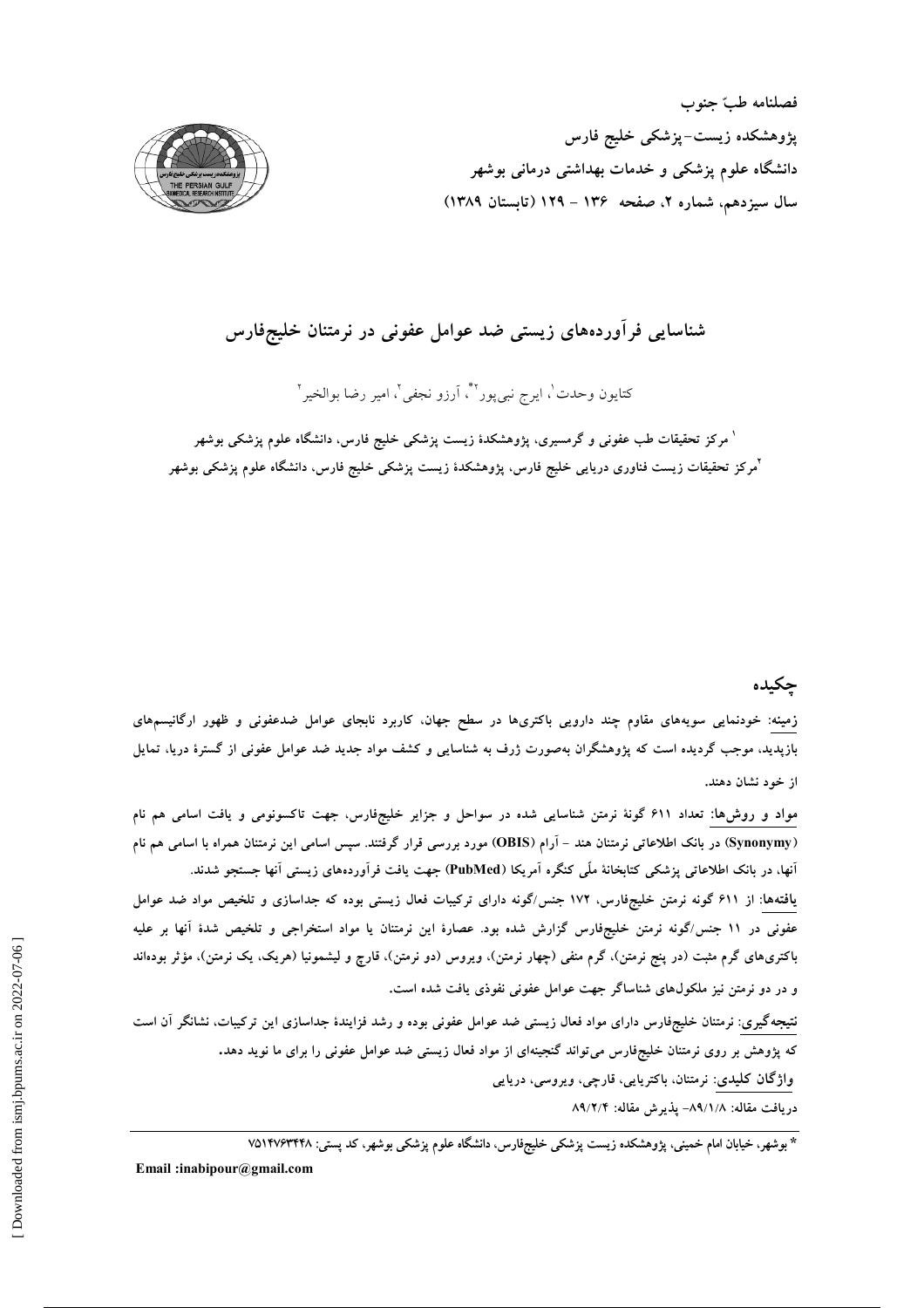#### مقدمه

همیشه فرآوردههای زیستی نقش مهمی در یزشکی داشتهاند و متابولیتهای دریایی در این گستره نقش روز افزون تری را یافتهاند، زیرا ساختار این متابولیتها نه تنها به عنوان یک مدل مورد استفاده قرار میگیرند بلکه خود این مواد دارای توان بسیار بالای دارویی هستند. این ملکولها برای دفاع ارگانیسم در محیط پرچالش دریایی طی میلیونها سال تکامل یافتهاند تا به سطح پایهٔ فعالیت قابل قبول برای زیست و دفاع ارگانیسم دست یابند (۱).

تاكنون، پژوهشگران توانستهاند ۷۰۰۰ فرآوردهٔ طبیعی دریایی را استخراج کنند که ۲۵ درصد آنها از جلبکها، ۳۵ درصد از اسفنجها، ۱۸ درصد از سلانترها و ۲۴ درصد از دیگر شاخههای بی مهرگان؛ مانند غلافداران'، نرمتنان، خارپوستان و بریوزئوها<sup>۲</sup> هستند. براساس یک محاسبه سرانگشتی، فرآیند استخراج دارو از دریا، با نرخ سالانهٔ ده درصد افزایش برای ترکیبات جدید، در حال رشد است. در میان شاخەھاي زيستى دريايى، بى<sub>ە</sub>مھرگان توجە پژوهشگران را به خود جلب نمودهاند؛ زیرا موجودات این شاخه آرام حرکت می کنند، فاقد ساختار بدنی پایه بوده و بهدلیل بدن نرم ونبود خار و پوسته، وابسته به مکانیسمهای دفاع شیمیایی هستند (۲).

امروزه با خودنمایی سویههای مقاوم چند دارویی باکتریها در سطح جهان، کاربرد نابجای آنتی بیوتیکها و استعداد روزافزون بیماران با نقص ایمنی، مانند ایدز، به عفونت با ارگانیسمهای بازپدید، موجب گردیده است که پژوهشگران بهصورت کاملاً عالمانه و ژرف به کشف مواد جدید

ضد عوامل عفونی از گستره دریا، تمایل از خود نشان دهند (۱). در یک بررسی سیستماتیک در مقالات چاپ شده در سطح مطبوعات بین المللی پزشکی پی میبریم که طی سال ۲۰۰۶–۲۰۰۵ حداقل ۷۸ ترکیب شیمیایی دریایی با خواص ضد باکتریایی، ضد مالاریایی، ضد پرتوزودایی، ضد سلی و ضد ویروسی تحت بررسی بودهاند (۳).

پیتیدهای ضد میکروبی، بخش عمدهای از شبکهٔ دفاعی ایمنی درونزاد را در بی مهرگان دریایی تشکیل می دهند؛ این ملکولها کمتر از ١٠ کیلودالتون وزن داشته وكنش ايمنى و دفاعى تند و فورى را به ارگانیسمهای نفوذی از خود نشان می دهند. نقش و کارایی این پیتیدها در دفاع ضد میکروبی در ارگانیسمهای دریایی بخشی برخاسته از خصوصیات این پیتیدها است که دارای فعالیت بالایی بدون داشتن سطح بالای ویژگی و حافظهای، اندازهٔ کوچک و آسانی سنتز، ویژگی چشمگیر برای سلولهای پروکاریوتیک و سطح پایین سمیت برای یوکاریوتیکها می باشند (۴). این ویژگیها موجب

شده است که پیتیدهای دریایی، بهعنوان آنتی بیوتیکهای آینده مورد کاوش پژوهشگران صنعت ساخت داروهای جدید قرار گیرند. هدف این مطالعه، جستجو در صحنهٔ مطبوعات علمي بین المللی، جهت آشکار نمودن نتایج آزمایشگاهی و بالینی کاربرد فرآوردههای زیستی فعال ضد عوامل عفونی از نرمتنان دریایی میباشد که جنسها و یا گونههایی از این نرمتنان در سواحل خلیجفارس نیز یافت مے شوند.

 $1$  Tunicates

<sup>&</sup>lt;sup>2</sup> Bryozoa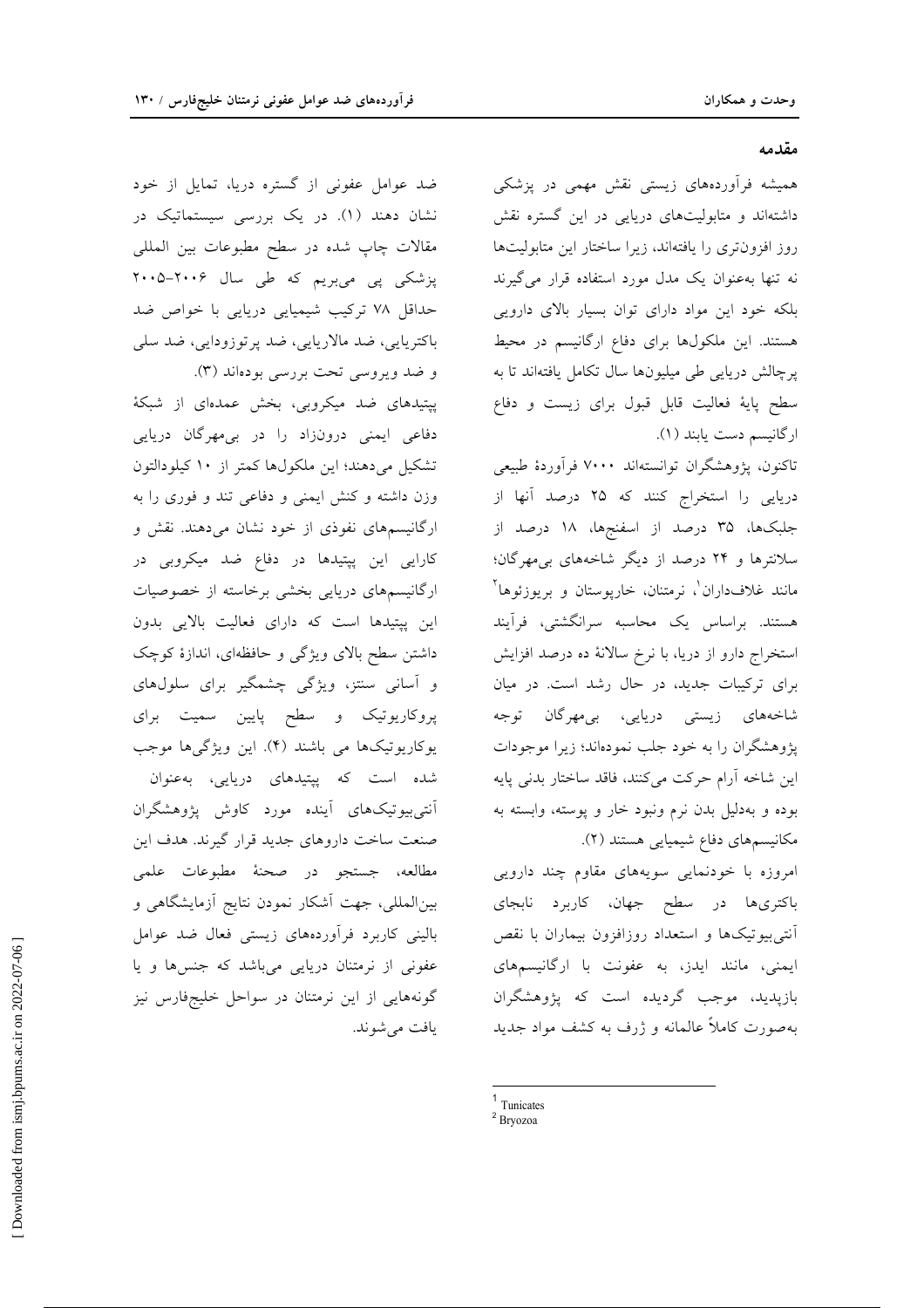### مواد و روش کار

در جهان ۱۸ منطقهٔ نرمتن شناسی شناسایی شده است که خلیجفارس در منطقهٔ هند <sup>—</sup> اَرام اَن قرار دارد. ما برای شناسایی گونههای نرمتنان خلیجفارس از کتاب "بررسی تکمیلی سیستماتیک و انتشار نرمتنان سواحل خلیجفارس" شادروان دکتر مهدی تجلیپور (۵) و کلید شناسایی نرمتنان خلیجفارس- دریای عمان (۶) استفاده کردیم. دکتر مهدی تجلی پور ۲۶۱ گونهٔ متعلق به ۱۱۳ سرده و ۴ رده از نرمتنان را در سواحل خلیجفارس معرفی کرده بود. در رفرانس بوش (Bosch)و همکاران (۶) نیز به ۶۱۱ گونهٔ نرمتن از شاخههای زیر در بخشهاى گوناگون جغرافيايي خليجفارس اشاره شده است. از بانک اطلاعاتی نرمتنان هند- آرام (OBIS) نیز جهت تاکسونومی نرمتنان خلیجفارس و یافت اسامی همنام " استفاده شد.

سپس اسامی نرمتنان خلیجفارس همراه با اسامی هم نام ارائه شده، در بانک اطلاعاتی پزشکی کتابخانهٔ ملّٰی کنگرهٔ آمريكا (PubMed) جهت يافت فرآوردههاى زيستى آنها مورد جستجو قرار گرفتند. از آنجا که ممکن بود در حد گونه نرمتن، اطلاعاتی در این بانک موجود نباشد، جنس آن نرمتن نیز بهعنوان کلید جستجو، مورد استفاده قرار گرفت. سپس پژوهشهای جنس/گونهٔ نرمتنان خلیجفارس به چهار زیر گروه نرمتنان دارویی با خواص ضد ميكروبيولوژيك، ضدسرطان و سيتوتوكسيك، تحریککننده یا منع کنندهٔ ایمنی و فراَوردههای فعال بیولوژیک تقسیم.بندی شدند. از ۶۱۱ گونهٔ نرمتن خلیجفارس، ۱۷۲ جنس / گونه دارای ترکیبات فعال زیستی بودند که از این ۱۷۲ گونه، تعداد ۱۱ جنس/گونه، دارای ترکیبات ضدعوامل عفونی بوده که در سطح مطبوعات علمي بين|لمللي، مورد بررسي قرار گرفته بودند.

### بافتهها

از ۶۱۱ گونه نرمتن خليج فارس، ۱۱ جنس/گونه دارای ترکیبات ضد عوامل عفونی بودند.

# جنس آنادارا

Anadara rhombea

خون آنادارا (عصارهٔ متانولی خون)، بهصورت نیرومندی بر منع رشد کاندیدا آلبیکن، موکور ریسموسوس و يني سيليوم اكسيانسوم مؤثر بوده است (٧).

#### Anadara granosa

لكتين اتصال يافتهٔ هيارين از پلاسماي آنادارا گرانوسا، پس از خالص سازی، پروماستیگوتهای لیشمانیا دونووانی را آلگوتینه کرده و بهعنوان یک نشانگر سطحی بیوشیمیایی جدید برای این پارازیت مطرح می باشد (۸).

### Anadara broughtoni

باکتریهای هتروتروفیک جدا شده از این گونه، دارای توان ضدباکتری و تولید مواد مؤثر بر سطح بودهاند و نشانگر آن است که میکروارگانیسمهای توأم با این دو کفهای میتوانند منبع متابولیتهای فعال زيستى باشند. يک سويه KMM 3882T جداسازی شده از این گونه دارای توان قابل چشمگیر منع کنندگی بر روی میکروارگانیسمهای گرم مثبت بوده است (۹ و ۱۰).

## جنس كلاميس Chlamys farreri

یک پروتئین جدید دارای دامنهٔ C1q از این گونه جدا شده است که دارای فعالیت اتصال لیپوپلی ساکاریدی است و در شناسایی ارگانیسمهای نفوذي به عنوان ملكول طرح شناسايي در اين نرمتن

 $3$  Synonymy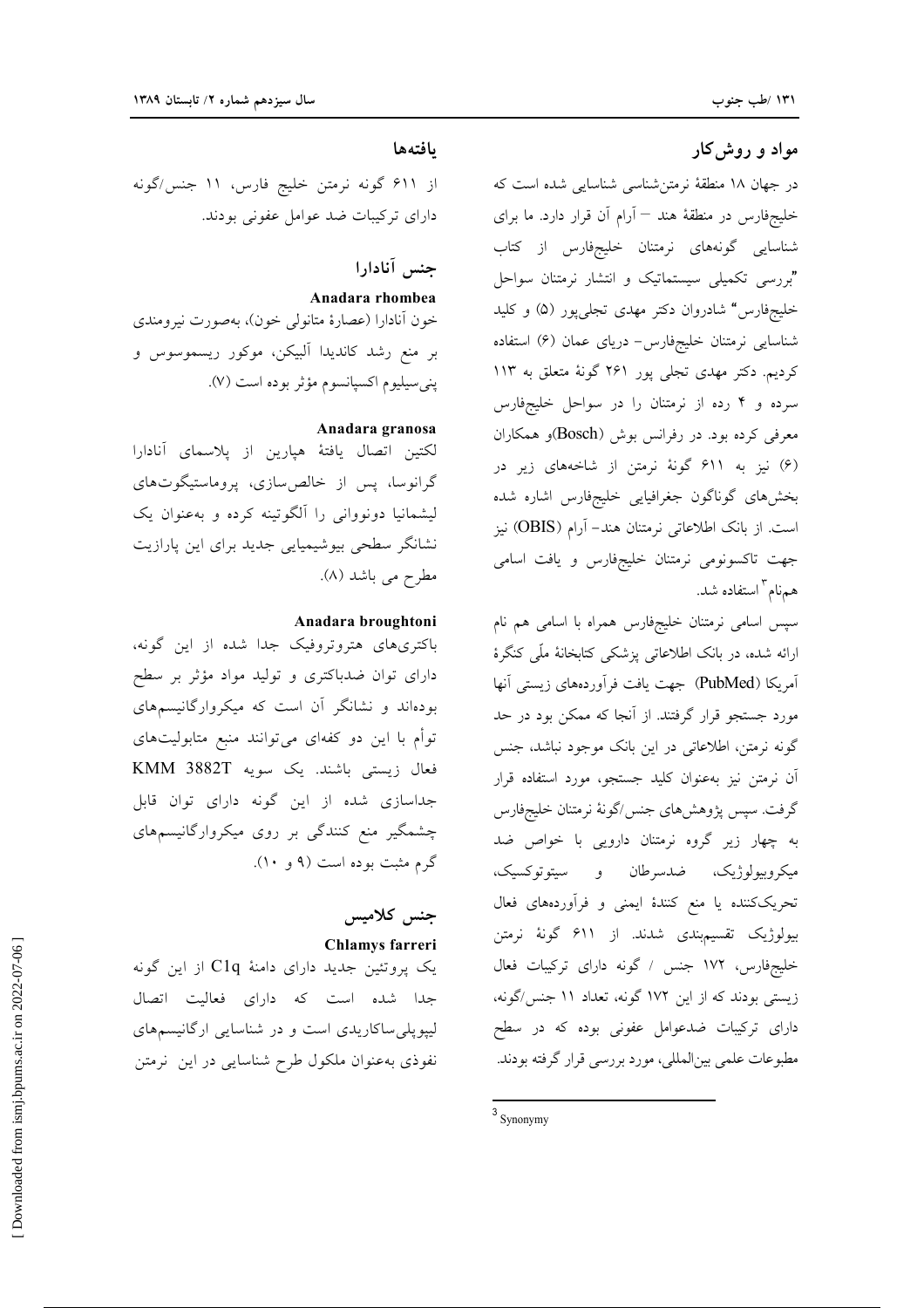نقش بازی میکند (١١). یک لکتین (CFLec-2) از این گونه نیز کلون گردید. این لکتین توانایی چسبندگی استافیلوکوکوس همولیتیکوس را از خود نشان داده است و از این رو در شناسایی و پاکسازی باکتریهای ياتوژن در اين نرمتن نقش ايفا مي كند (١٢).

یک پروتئین شناساگر پیتید و گلیکانی (CfPGRP-S1) مورد شناسایی و کلن سازی ملکولی از این گونه قرار گرفته است که بهعنوان یک پروتئین فاز حاد القاء شونده بوده و در پاسخ ايمنى عليه عفونت باكتريايي نقش ايفا مي كند (١٣). بخش انتهايي N هسیتون H2A از این نرمتن دارای پتانسیل ضدباكتريايي بوده و بهعنوان كانديد جهت غربالگرى ضدباكتريايى معرفى شده است (۱۴). cDNA لیزوزیم گونه غازی کلون سازی شدهٔ این نرمتن، از خود فعالیتهای منع کنندگی روی رشد باکتریهای گرم مثبت و هم گرم منفی نشان داد (١۵).

## جنس مرتريكس

### Meretrix petechialis

پلی ساکاریدهای این گونه از خود فعالیت منع کنندگی فیسیون ویروس - سلول نشان دادند (١۶). یک يلي ساكاريد جديد، ساخته شده از سولفات گالاكتال با اتصال بتاگلیکوزیدی، از این نرمتن دارای فعالیت ضد ویروس HIV بوده است (١٧).

## جنس كراسوسترا

### Crassostrea gigas

فعالیت ضدویروس HSV-1 با عصارههای گوناگون این نرمتن مورد بررسی قرار گرفته است و فعالیت ضدويووسي در همولنف فيلتر شدهٔ تازه بدست أمد

(١٨). خصوصيات ملكولى يك دىفنسين<sup>؛</sup> نوتركيب که بر روی باکتریهای گرم مثبت اثرات فعالی داشته توصيف شده است (١٩). پيتيدهاي منع كنندة پروتئاز HIV-1 از این نرمتن نیز جدا شده است که بسیار کارایی بالاتری نسبت به یپ استاتین A از خود نشان دادهاند (۲۰).

### Crassostrea virginica

یک پیتید ضد میکروبی از این نرمتن جدا شده است که بر روی باکتریهای گرم مثبت و گرم منفی مؤثر بو ده است (٢١).

## جنس ليتورينا Littorina aspera

یک ماکرولید جدید تحت عنوان لیتورین از این نرمتن جدا شده است که بر روی اشریشیا کلی، استافیلوکوکوس آئروس، زودوموناس آئروژینوزا و میکرواسپوریوم کانیس مؤثر بوده است (۲۲).

## جنس موديلوس **Modiolus modiolus**

اثرات ضدباکتریایی از بافتهای گوناگون این نرمتن گزارش گردید. که احتمالاً این اثرات برخاسته از یروتئینها و یا پیتیدهای عصارهٔ این نرمتن می باشند (۲۳). یک لکتین اتصال یافته به اسید سیالیک که دارای خواص ضدباکتریایی با تمایل به لیپوساکارید باکتریایی بوده از همولنف این نرمتن جداسازی و ساختار آن تا حد زیادی مورد بررسی قرار گرفت (۲۴).

جنس نرينا Nerita albicilla یک پیگمان ضدباکتریایی تحت عنوان fluvoplumierin در این نرمتن مشاهده شده است (۲۵).

 $4$  Defensin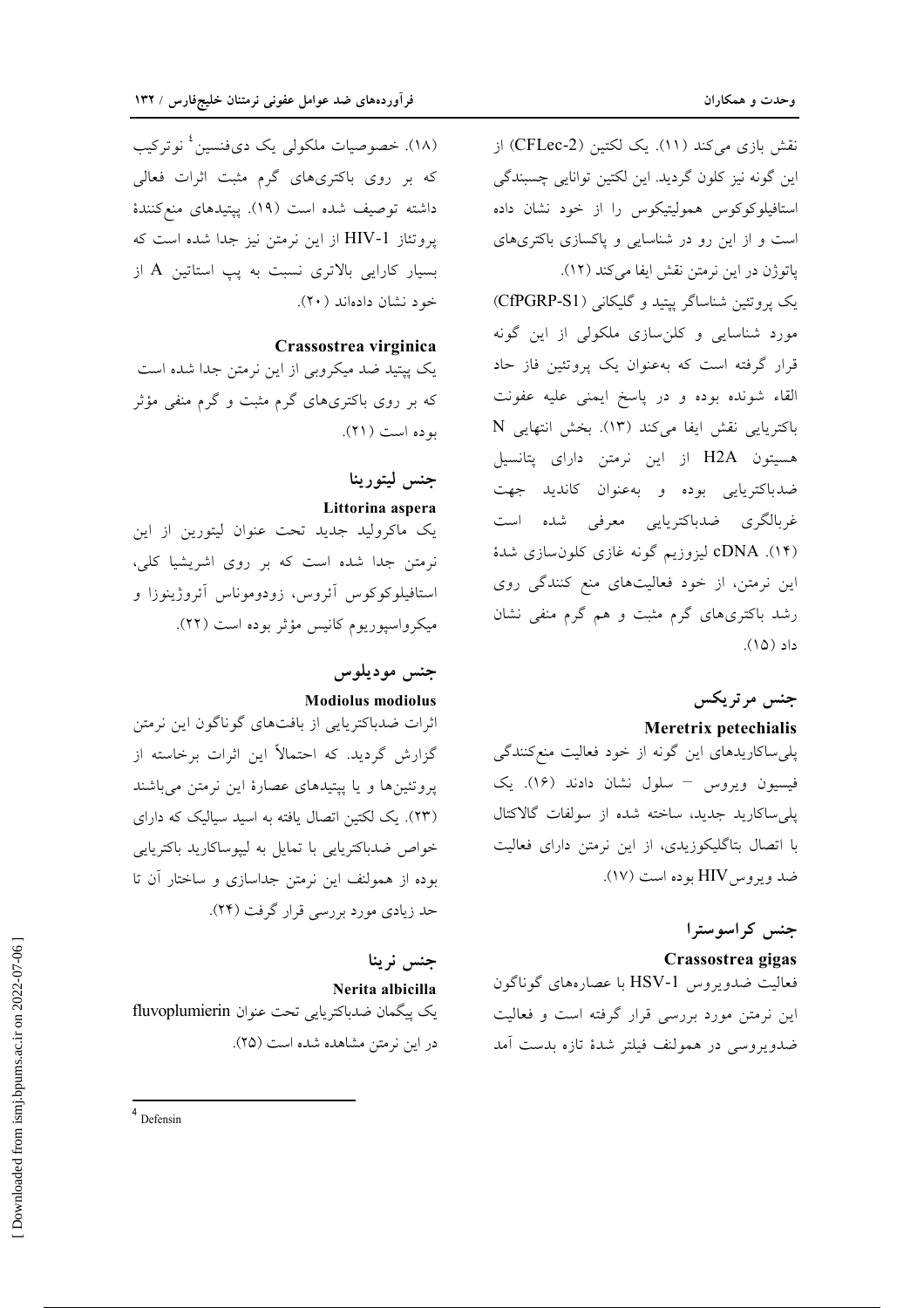جنس تلسكوپيوم Telescopium telescopium یک پروتئین رسوب یافته سولفات آمونیوم از این نرمتن بر ضد اشریشیا کلی مؤثر بوده و توان آن با آنت<sub>ی،</sub>بیوتیکهای آمیکاسین، کوتریماکسازول و جنتامايسين قابل مقايسه بوده است (٢۶).

بحث

از ۶۱۱ گونه نرمتن شناسایی شدهٔ خلیج فارس، تعداد ۱۱ جنس/گونه با خواص ضد عوامل عفونی گزارش شدهاند. عصارهٔ این نرمتنان یا مواد استخراجی و .<br>تلخیص شدهٔ آنها بر علیه باکتریهای گرم مثبت (در پنج نرمتن)، گرم منفی (چهار نرمتن)، ویروس (دو نرمتن)، قارچ و لیشمانیا (هر یک، یک نرمتن) مؤثر بودهاند و در دو نرمتن نیز ملکولهای شناساگر جهت عوامل عفونی نفوذی یافت شده است. بهصورت آشکار، نرمتنان عمدتاً به واکنشهای دفاعی سلول<sub>ی</sub> وابستهاند که در این واکنشها میکروارگانیسمهای نفوذي توسط سلولهاي خوني، پوشش داده شده يا فاگوسيتوز مي شوند (٢٧).

وجود فعالیت ضدمیکروبی در نرمتنان، از موکوس حلزون غولآسا Achatina fulica، از تودهٔ تخم و مایع بنفش رنگ خرگوش دریایی Aplysia kurodai و از دیوارهٔ بدن خرگوش دریایی Dolabella auricularia گزارش شده است (۴). امّا کار بر روی نرمتنان دریایی اکنون بر روی صدف خوراکی Mytilus galloprovincialis y Mytilus edulis معطوف شده است. شارلت (Charlet) و همكاران (٢٧) از نرمتن Mytilus edulis، پیتیدهای ضدباکتریایی و ضدقارچی جدا نمودند. دو پیتید ضد میکروبی به نامهای دیفنسین A وB، خالص سازی

شدهاند که از لحاظ توالی به یکدیگر نزدیک بوده و درجهٔ بالایی از مشابهت را با دیفنسینهای بند پایان که خانوادهٔ بزرگی از پیتیدهای کاتیونی غنی از سیستئین هستند را از خود نشان میدهند.

در این پژوهش نیز، ما یافتیم که دیفنسین Cg-Def كه از مانتل نرمتن Crassostrea gigas جدا شده است، پژوهشگران توانستهاند با تولید پیتید نوترکیب آن در اشریشیاکلی، فعالیت ضدمیکروبی آن را بررس<u>ی</u> کنند. پژوهشهای آنها نشان داد که این دیفنسین بر باکتریهای گرم مثبت مؤثر بوده، ولی فعالیت محدودی بر علیه باکتریهای گرم منفی و قارچها دارد. این دی فنسین در مانتل این نرمتن بهصورت دائم بیان می شود و بهعنوان خط اول دفاعی در مقابل كلني زايي ياتوژنها نقش ايفا ميكند (١٩).

یک لکتین که در شناسایی و پاکسازی باکتریهای یاتوژن نقش دارد از نرمتن Chlamys farreri جدا شده است (١٢). لكتين ديگر با اثر ضد باكتريايي و تمایل به لیپوساکارید باکتریایی نیز از نرمتن Modiolus modiolus گزارش گردید (۲۴). از یلاسمای Anadara granosa نیز لکتینی جدا شده است که پروماستیگوتهای لیشمانیایی را اگوتینه میکند و بهعنوان یک مارکر سطحی بیوشیمیایی جدید برای این پارازیت مطرح شده است (۸).

همانگونه که اشاره شد ملکولهای پروتئینی و پیتیدی در بی مهرگان و نرمتنان، نقش بسیار حیاتی در دفاع سلولي آنها ايفا مي كنند (۴) و ساختار اين ملكولها می تواند بهعنوان آنتیبیوتیکهای آینده مورد کنکاش قرار گیرند. یکی از پروتئینهای جدا شده از نرمتن Telescopium بر ضد اشریشیاکلی مؤثر بوده و توان آن با آنتی بیوتیکهای آمیکاسین، کوتریماکسازول و جنتامايسين قابل مقايسه بوده است (٢۶). cDNA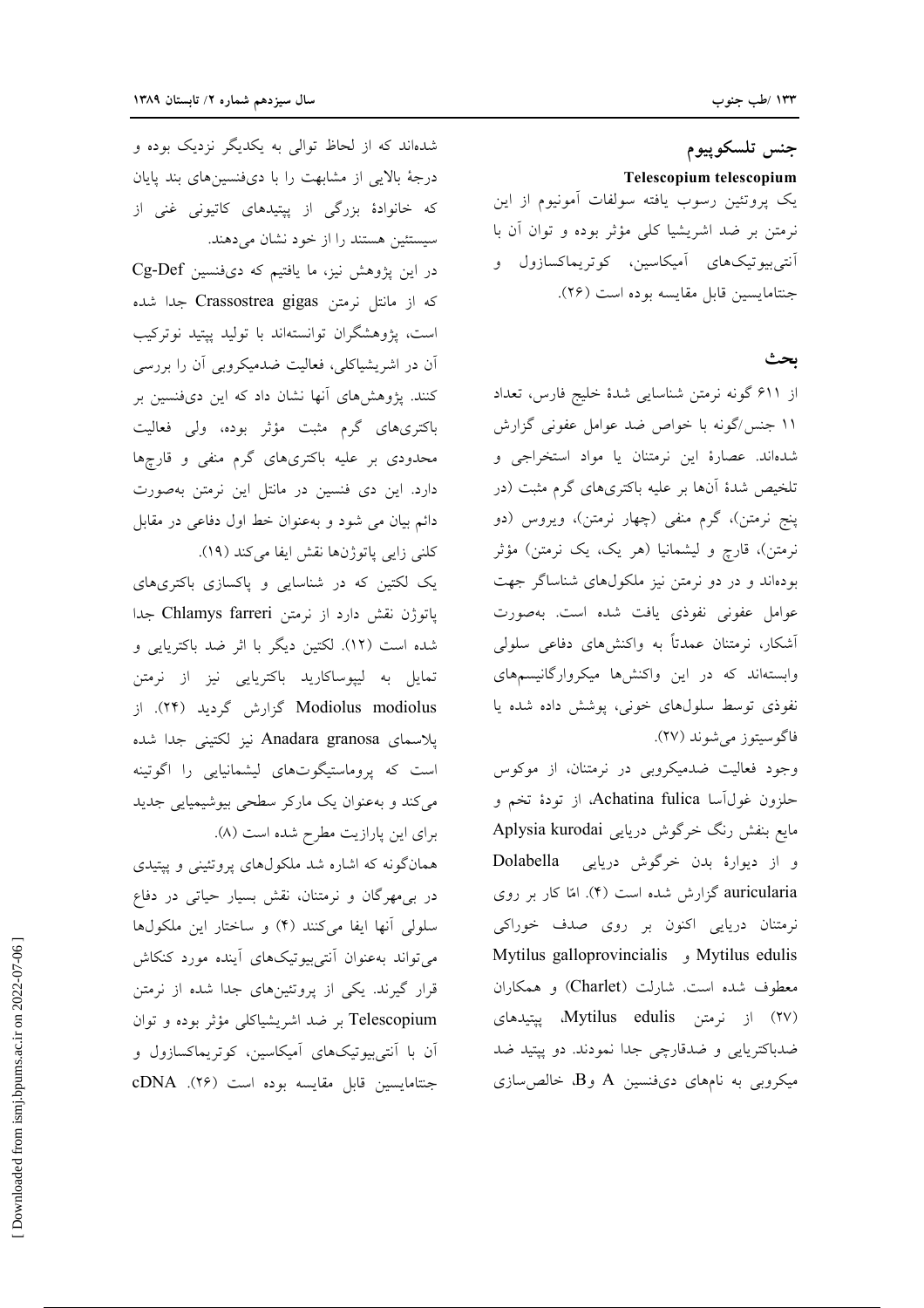لیزوزیم گونه غازی کلنسازی شدهٔ Chlamys از خود فعالیت منع کنندگی روی رشد باکتری گرم مثبت و هم گرم منفی از خود نشان داد که اثر روی باکتری گرم مثبت بسیار چشمگیر بوده و این موضوع نشانگر آن است که این ملکول در ایمنی درون زاد این نرمتن نقش دارد (١٥). با روش آناليز Northern blot. نسخة mRNA اين ملكول در بافتهاى آبشش، هیاتوپانکراس، گناد و بهصورت ضعیف در همولنف و مانتل این نرمتن مشاهده شد که نشانگر وجود خصوصیات توأمان ایمنی و لیزوزوم سازش گر دستگاه گوارشی آن است (۱۵). یک پیتید ضدمیکروبی نیز از نرمتن Crassostrea virginica جدا شده است که بر روی باکتریهای گرم مثبت و منفی مؤثر است (۲۱). اثرات ضدباکتریایی نیز از بافتهای گوناگون نرمتن Modiolus گزارش شده است که احتمالاً این اثرات برخاسته از پروتئینها و یا پپتیدهای عصارهای این نرمتن مي باشند (٢٣).

بخش چشمگیر پژوهشها برای یافت مواد فعال زیستی دریایی برعلیه عوامل قارچی و انگلی بر روی اسفنجها، مرجانها و جلبکهای دریایی متمرکز است (٣) و تحقیقات بر روی نرمتنان در این زمینه بسیار نادر است. ما نیز به گزارشی در مورد اثرات ضد انگلی از نرمتنان خلیجفارس بر نخوردیم ولی تحقیقات انگشتشماری بر روی توان ضد قارچی این نرمتنان انجام شده بود که میتوان به عصارهٔ متانولی خون Anadara rhombea اشاره کرد که بر منع رشد كانديدا آلبيكن، موكور و پنيسيليوم اكسپانسوم مؤثر بوده است (٧). یک ماکرولید نیز از Littorina aspera بر میکرواسپوریومکانیس کارایی داشته است (۲۲). مواد ضدویروسی دریایی نیز در کانون توجه قرار گرفتهاند و نوکلئوزید Ara-A از اسفنج دریایی در

بازار دارویی رهسپار شده است (١ و ٢). پژوهش بر روی مواد فعال زیستی ضدویروسی با منشاء دریایی طی سالهای گذشته رشد پرشتابی داشته است و در سالهای ۲۰۰۴-۲۰۰۳، ۷ ترکیب جدید دریایی ضدویروسی بر علیه ویروس HIV که ملکولهای هدف متنوعی را در این ویروس، هدف قرار میدهند گزارش شدهاند (۲۸). در سالهای ۲۰۰۶ – ۲۰۰۵ نیز در چهار مطالعه به اثرات ضدویروسی ترکیبات دریایی بر علیه ویروس،های هرپس سیمپلکس، سرخک و سیتومگالو ویروس اشاره شده است (۳).

در این پژوهش نیز ما به جداسازی پلی ساکاریدهایی از گونهٔ Meretrix petechialis برخوردیم که از خود فعالیت منع کنندگی فیسیون ویروس− سلولی نشان داده و پیتیدهای منع کنندهٔ پروتئاز HIV نیز از نرمتن Crassostrea gigas گزارش شد که بسیار کارایی بالاتری نسبت به پپ استاتین A از خود نشان دادهاند (٢٠). یک پلی ساکارید ساخته شده از سولفات گالاکتال با اتصال بتاگلیکوزیدی نیز از نرمتن Meterix دارای فعالیت ضدویروس HIV بوده است (١٧). این یافتهها نشان میدهد که نرمتنان خلیجفارس می توانند به عنوان سکوی پژوهش بی نظیری جهت یافت ترکیبات ضد ویروسی با منشاء دریایی باشند.

پروتئینهای دارای دامنهٔ C1qDC)C1q)، خانوادهای از پروتئینهایی هستند که دارای دامنهٔ کروی (gClq) در بخش ترمینال $C-$  خود بوده و در فرآیندهای متنوعی در مهرهداران نقش دارند و تصور می رود از گیرندههای شناساگر مهم در ایمنی درونزاد بی مهرگان باشند (١١). یکی از این پروتئینها بهنام (Cfc1qDC) از نرمتن Chlamys farreri که دارای فعالیت اتصالی لیپوپلی ساکاریدی است جدا شده است که می تواند در شناسایی میکروارگانیسمهای نفوذی کارایی داشته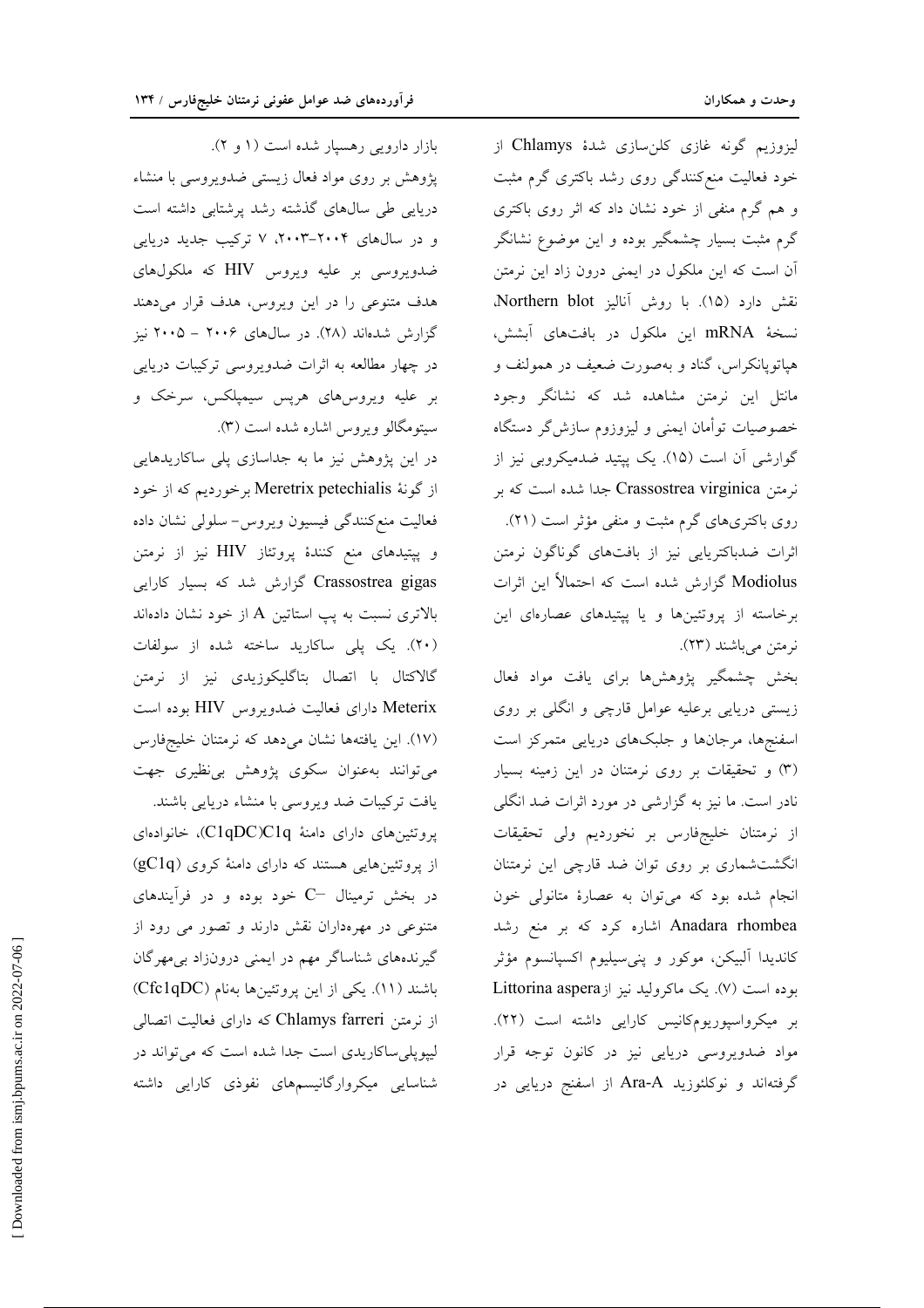است. بهعنوان مثال، باکتریهای هتروتروفیک از نرمتن Anadara broughtoni جدا شده است که دارای

توان ضدباكتريايي و توليد مواد مؤثر بر سطح بودهاند

و نشانگر آن است که میکروارگانیسم توأم با این دو

کفهای میتوانند منبع متابولیتهای فعال زیستی ضد

مطالعهٔ مروری حاضر نشانگر آن است که جداسازی

ترکیبات فعال زیستی از نرمتنان گسترهٔ وسیعی را

بهخود اختصاص داده است و شامل جداسازی

میکروبهای توأم با این نرمتنان جهت جداسازی مواد

فعال زیستی تا معرفی ملکولهای شناساگر زیستی که

در سیستم ایمنی بر علیه عوامل عفونی نقش دارند را

شامل می شود. از این رو پژوهش بر روی نرمتنان

خلیجفارس می تواند گنجینهای از مواد فعال زیستی

ضد عوامل عفونی را برای ما نوید دهد.

عوامل عفوني باشند (١٠).

باشد (١١). لكتينها نيز خانوادهاي از يروتئينهاي مارکر کربوهیدراتها هستند که در ایمنی درونزاد نقش حیاتی دارند (١٢). یک لکتین نیز از همین گونه نرمتن، کلون گردیده که می تواند به استافیلوکوکوس .<br>همولیتیکوس بچسبد و از این رو در شناسایی و پاکسازی باکتریهای پاتوژن در این نرمتن نقش مهمی ايفا مركند (١٢).

بسیاری از مواد فعال زیستی جدا شده از جانوران دریایی بی مهره، از خود شباهتهای بسیار فراوانی در .<br>ساختار شیمیایی با متابولیتهای جدا شده از میکروبهای دریایی نشان می دهند که این شباهتها این نظریه را برمی(نگیزد که بسیاری از بی مهرگان دریایی که آب دریا را فیلتر و باکتریهای موجود را هضم میکنند، از خود مواد زیستی را نشان می دهند که در حقیقت وابسته به این میکروارگانیسمها میباشند (۲۹). بنابراین بخشی از کارهای تحقیقاتی معطوف بر روی میکروبهای توأم با این بیِ مهرگان دریایی شده

### **References:**

- 1. Mancini I, Defant A, Guella G. Recent synthesis of marine natural products with antibacterial activities. Anti-infect Agents in Medicinal Chem 2007;6:17-48.
- 2. Nabipour I. Marine medicine. 1st ed. Iran: Bushehr Univ Med Sci; 2008,157.
- 3. Mayer AM, Rodríguez AD, Berlinck RG, Hamann MT. Marine pharmacology in 2005-6. Marine compounds with anthelmintic, antibacterial, anticoagulant, antifungal, antiinflammatory, antimalarial, antiprotozoal, antituberculosis, and antiviral activities; affecting the cardiovascular, immune and nervous systems, and other miscellaneous mechanisms of action. Biochim Biophys Acta 2009;1790:283-308.
- 4. Tincu JA, Taylor SW. Antimicrobial Peptides from Marine Invertebrates. AntimicrobAgents Chemother 2004;48:3645-3654.
- 5. Tajalipour M. Systematic complimentary investigation on marine mollusks of the Persian Gulf coasts. 1st ed. Research and Education of Iranian Fishery publications, 1990.
- 6. Bosch DT, Dance SP, Moolenbeek RG, et al. Seashells of eastern Arabia. Motivate Publishing, Dubai, 1995, 296.
- 7. Rajaganapathi J, Rajagopal K, Edward JK. Antifungal and cytotoxic effects of methanol extracts of three marine molluscs. Indian J Exp Biol 2001; 39: 85-6.
- 8.Dam TK, Bandyopadhyay P, Sarkar M, et al. Purification and partial characterization of a heparin-binding lectin from the marine clam Anadara granosa. Biochem Biophys Res Commun 1994;203:36-45.
- 9. Romanenko LA, Uchino M, Frolova GM, et al. Sphingomonas molluscorum sp. nov., a novel marine isolate with antimicrobial activity. Int J Syst Evol Microbiol 2007; 57: 358-63.
- 10.Romanenko LA, Uchino M, Kalinovskaya NI, et al. Isolation, phylogenetic analysis and screening of marine mollusk-associated bacteria for antimicrobial, hemolytic and surface activities. Microbiol Res 2008; 163: 633-44.